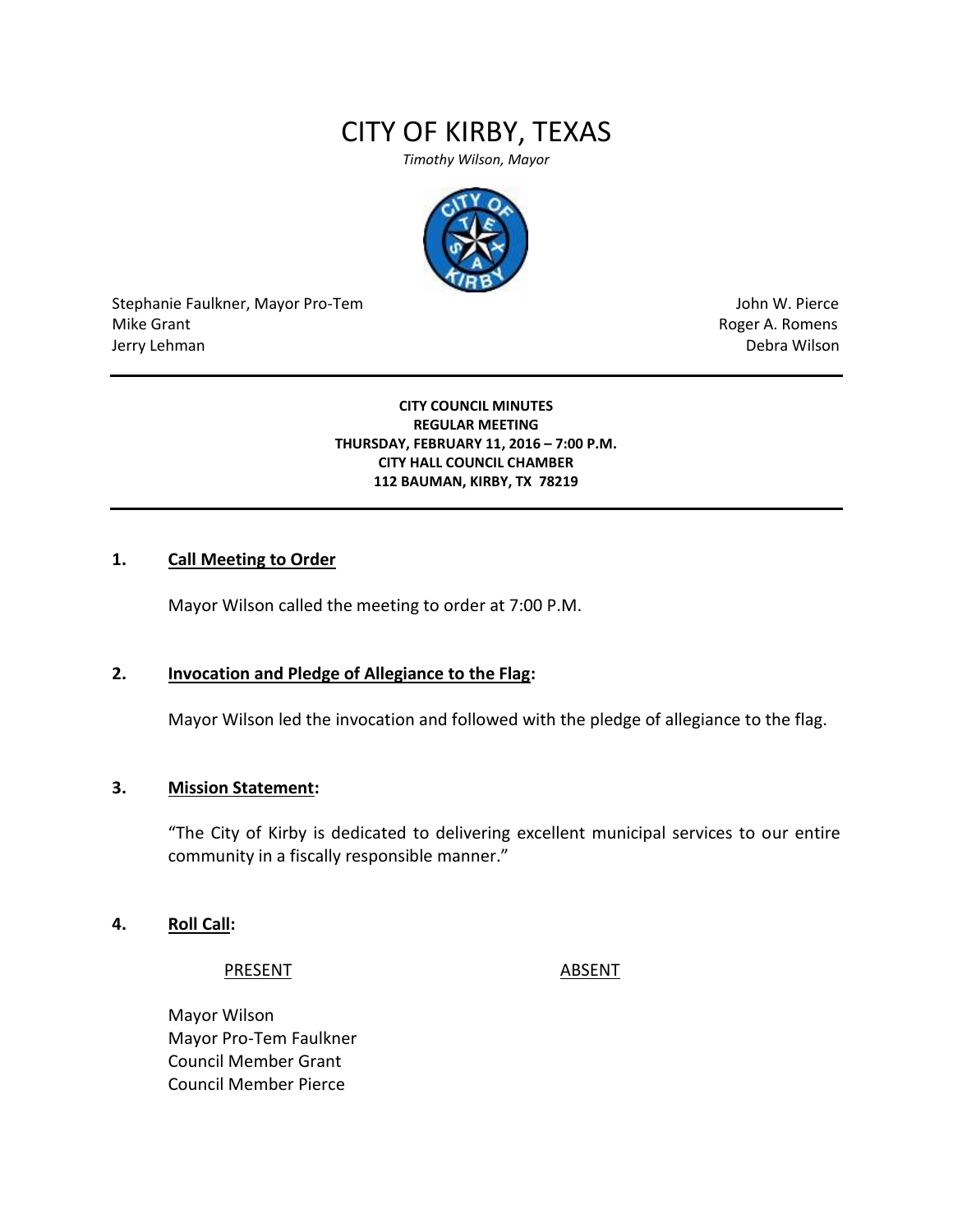CITY COUNCIL REGULAR MEETING FEBRUARY 11, 2016 Page **2** of **9**

> Council Member Lehman Council Member Wilson Council Member Romens

# **5. Citizen Participation**

1. Jesse Martinez, 610 Edalyn, brought several concerns to Council's attention. He said there were potholes in the street, garbage carts are being left at the curb, when debris flies out of the carts he has to pick it up, there needs to be more police patrolling in the area, and a basketball goal has been left on the street overnight. We are here to work together and not against each other.

#### **6. Consent Agenda**

- a. Regular Meeting Minutes January 14, 2016
- b. Special Meeting Minutes January 23, 2016
- c. Regular Meeting Minutes January 28, 2016
- d. Discussion And Possible Action To Consider Ordinance No. O-2016-780 Amending Chapter 132, "Restrictions For Sex Offenders," To Title XIII Of The Code Of Ordinances By Adding And Modifying Certain Definitions, By Modifying The Provisions As To The Places Where A Person Who Is Required To Register As A Sex Offender May Not Enter Or Remain; Containing A Savings Clause; Prescribing A Maximum Penalty Of Five Hundred Dollars (\$500) Per Day For Violation, With Each Day Constituting A Separate Violation; And Providing For Publication And An Effective Date. This Is The Second Reading.
- e. Discussion And Possible Action To Consider Ordinance No. O-2016-781 Adding Chapter 134 To The Code Of Ordinances To Prohibit Possession Of A Concealed Handgun Or Of An Open Carry Handgun (A) In The City Council Chambers Of The City Of Kirby, Texas, And At Other Places At Kirby City Hall When Such City Council Chambers Or Other Places Are Being Used For A Meeting Subject To The Texas Open Meetings Act, As The Municipal Courtroom For The City, Or As A Polling Place For Elections (Including Early Voting), And (B) In Any Office Of The Municipal Court And Setting Out The Penalty For Violation. This Is The Second Reading.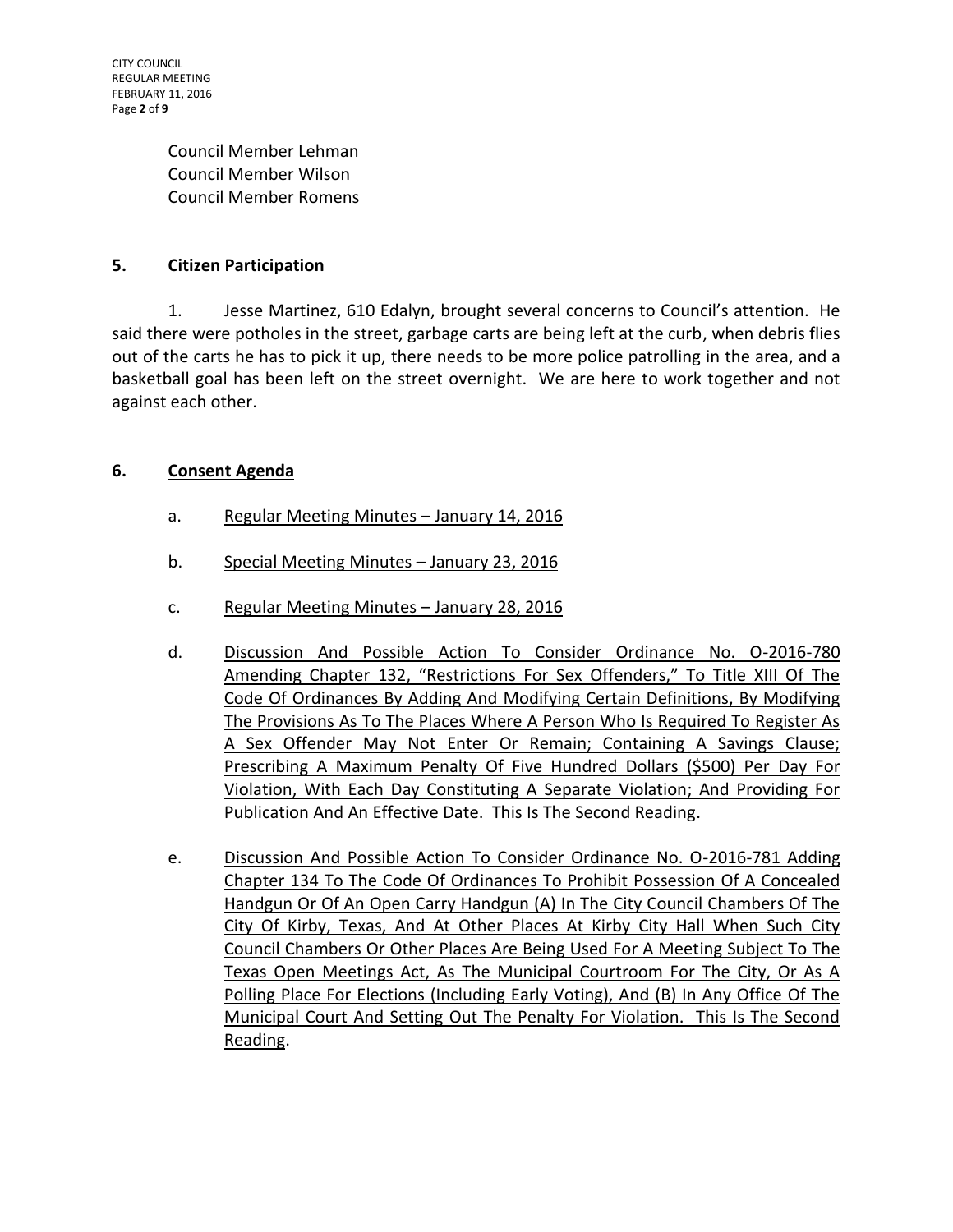Mayor Pro-Tem Faulkner moved to accept the Consent Agenda; seconded by Council Member Grant. With all voting, "aye" the motion carried.

# **7. Presentations:**

### a. San Antonio Tennis Association – Roger S. Ojeda

Mr. Roger S. Ojeda, Executive Director, San Antonio Tennis Association, approached City Council to offer a new tennis program for our youth. There would not be a cost to the City and he would like to start the program in March.

# b. Monarch Butterfly Proclamation & Pledge

Mayor Wilson read the proclamation. He suggested the Parks and Recreation Committee and Hopkins Elementary School work together to find a spot in the park for a habitat for the monarch butterfly.

# c. Stormwater Update – Givler Engineering

Abraham Galindo provided an overview of the stormwater system.

# d. Hike & Bike Trail Design - Ford Engineering

Mark Hill, Ford Engineering, identified the location of the trail and stated they chose concrete instead of asphalt because of the quality and aesthetics. They were considering the installation of a prefab pedestrian truss and will make sure funds will be available, even if they have to build one bridge and not two bridges.

City Manager Vernon informed the Council there will be a public hearing on March 10, 2016 and the Parks and Recreation Committee meets at 6:00 PM., the members can stay for the public hearing.

# e. Binz Engleman Road Reconstruction Design - Ford Engineering

Mark Hill, Ford Engineering, provided an update on the Binz Engleman Road reconstruction design. He presented a couple of alternatives for the design: Alternative One allows for parking on south side of the street with a bike trail and Alternative Two has an eight foot multi-use path on one side with parking on both sides of the street. The mailboxes will be affected with the design.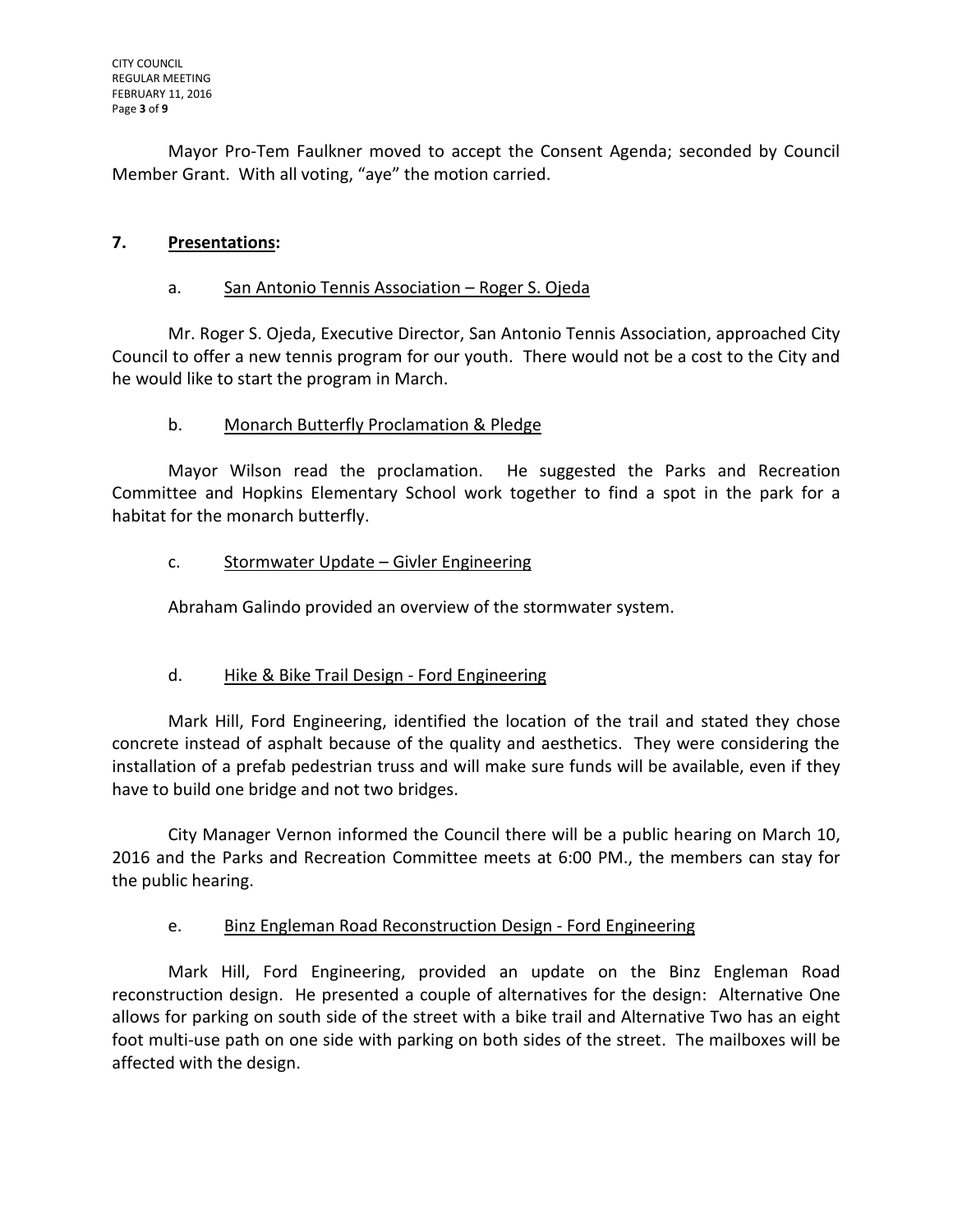City Manager Vernon said she will have to contact TxDOT because the grant was approved with bike lanes.

Council Member Romens suggested they consider community mailboxes.

#### **8. Discussion And Possible Action**

a. Discussion And Possible Action To Authorize The City Manager To Enter Into An Election Memorandum Of Understanding And Joint Election Agreement With Bexar County Elections Department For Services During Early Voting And Election Day

Mayor Pro-Tem Faulkner moved to authorize the city manager to enter into an Election Memorandum of Understanding and Joint Election Agreement with Bexar County Elections Department for services during early voting and Election Day; seconded by Council Member Grant.

The motion carried with a 7-0 vote.

 $AYES - 7$   $NO - 0$ 

b. Discussion And Possible Action To Consider Resolution No. R-2016-667 Calling A General Election On May 7, 2016; For The Purpose Of Electing Three Council Members; Designating The Polling Places And Directing The Giving Of Notice Of Such Election; And Providing Details Relating To The Holding Of Such Election, In The City Of Kirby.

DISCUSIÓN Y POSIBLE ACCIÓN PARA CONSIDERAR LA RESOLUCIÓN NO. R-2016- 667 LLAMANDO UNA ELECCIÓN GENERAL EN 07 DE MAYO DE 2016*; ASIGNAR LUGARES DE VOTACIÓN Y DIRIGIR EL AVISO DE DICHAS ELECCIONES; ASIGNAR LA FECHA PARA UA ELECCIÓN DE DESEMPATE, SI ES NECESARIO Y PROVEER DETALLES RELACIONADOS CON LA REALIZACIÓN DE DICHAS ELECCIONES*

Mayor Pro-Tem Faulkner moved to approve Resolution No. R-2016-667 calling a General Election on May 7, 2016; for the purpose of electing three council members; designating the polling places and directing the giving of notice of such election; and providing details relating to the holding of such election, in the City of Kirby; seconded by Council Member Lehman.

The motion carried with a 7-0 vote.

 $AYES - 7$   $NO - 0$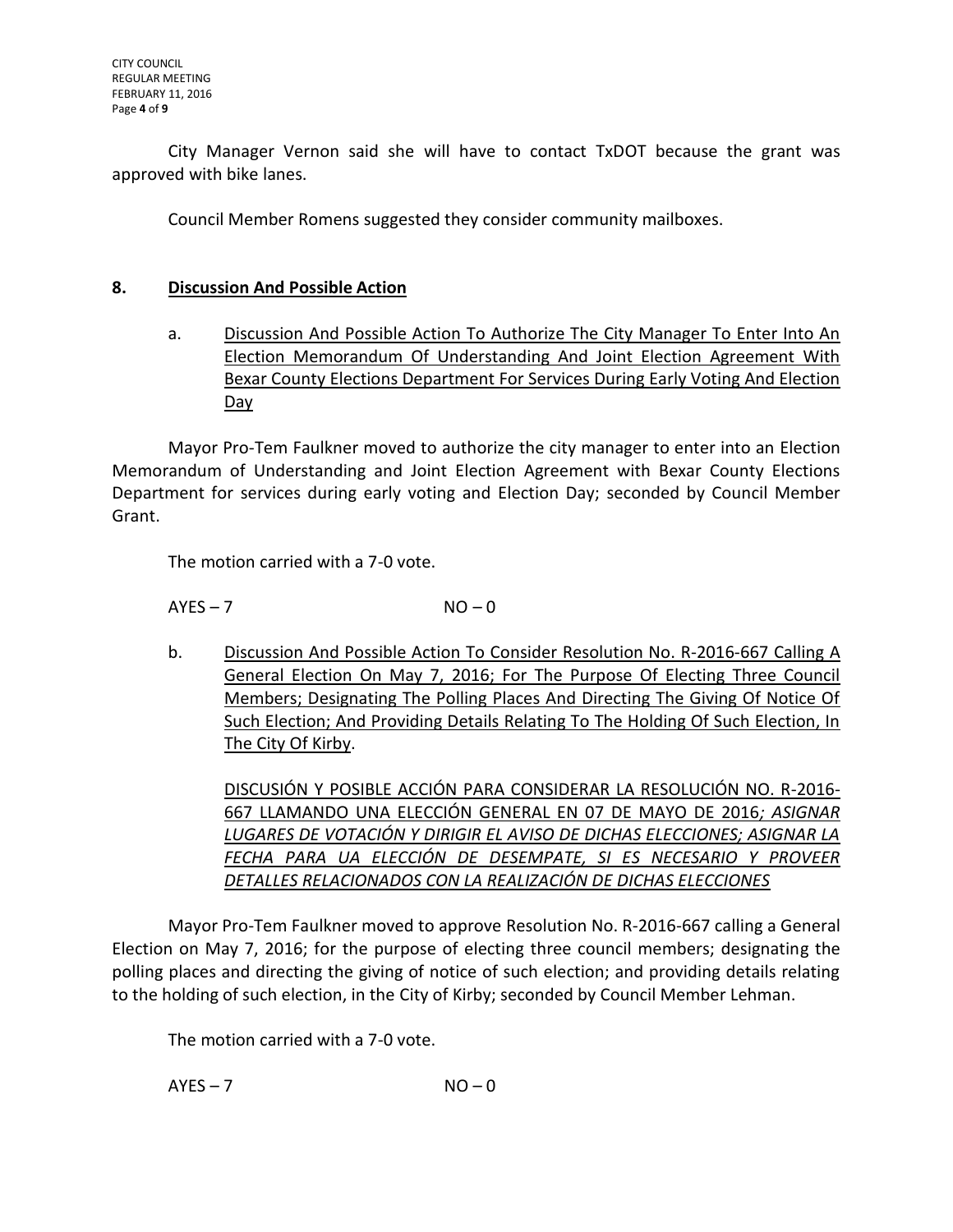#### c. Discussion And Possible Action Accepting The Audit For FY 2014-2015

Kim Roach provided a thorough overview of the FY 2014-2015 Audit. The City of Kirby received an unmodified opinion. She addressed the new standard referencing pensions and they will be recorded on our audits.

Council Member Grant moved to accept the audit for FY 2014-2015; seconded by Mayor Pro-Tem Faulkner.

The motion carried with a 7-0 vote.

$$
AYES - 7 \t\t NO - 0
$$

#### d. Discussion And Possible Action Adopting A Local Government Project Procedures Manual

Council Member Grant moved to adopt the Local government Project Procedures Manual; seconded by Mayor Pro-Tem Faulkner.

The motion carried with a 7-0 vote.

 $AYES - 7$   $NO - 0$ 

e. Discussion And Possible Action To Consider Ordinance No. O-2016-783 Repealing All Ordinances Relating To Solid Waste Collection And Awarding A Contract for Solid Waste Collection And Disposal And Recycling Services Within The city Of Kirby, And Authorizing The Mayor To Execute The Contract. This Is The First Reading.

Mayor Wilson identified the changes to consider with the proposed agreement: service will be provided on Thursday only which would allow for broken carts or missed services to be taken care of on Friday, lower residential rates, higher commercial rates, and includes a 5% franchise fee. Mr. Tom Armstrong, Republic Services, said they would waive first year price increase. Mayor Wilson said the carts must be serviced by 5:00 P.M. on Friday.

City Manager Vernon asked Mr. Armstrong if this will allow enough time to take care of the concerns. Mr. Armstrong stated there would need to be a cutoff time for the emails reporting the concerns to customer service. City Manager Vernon suggested the citizens report their concerns by noon on Friday and city staff will convey the information to customer service. Mr. Armstrong said he will find out why there are so many broken carts.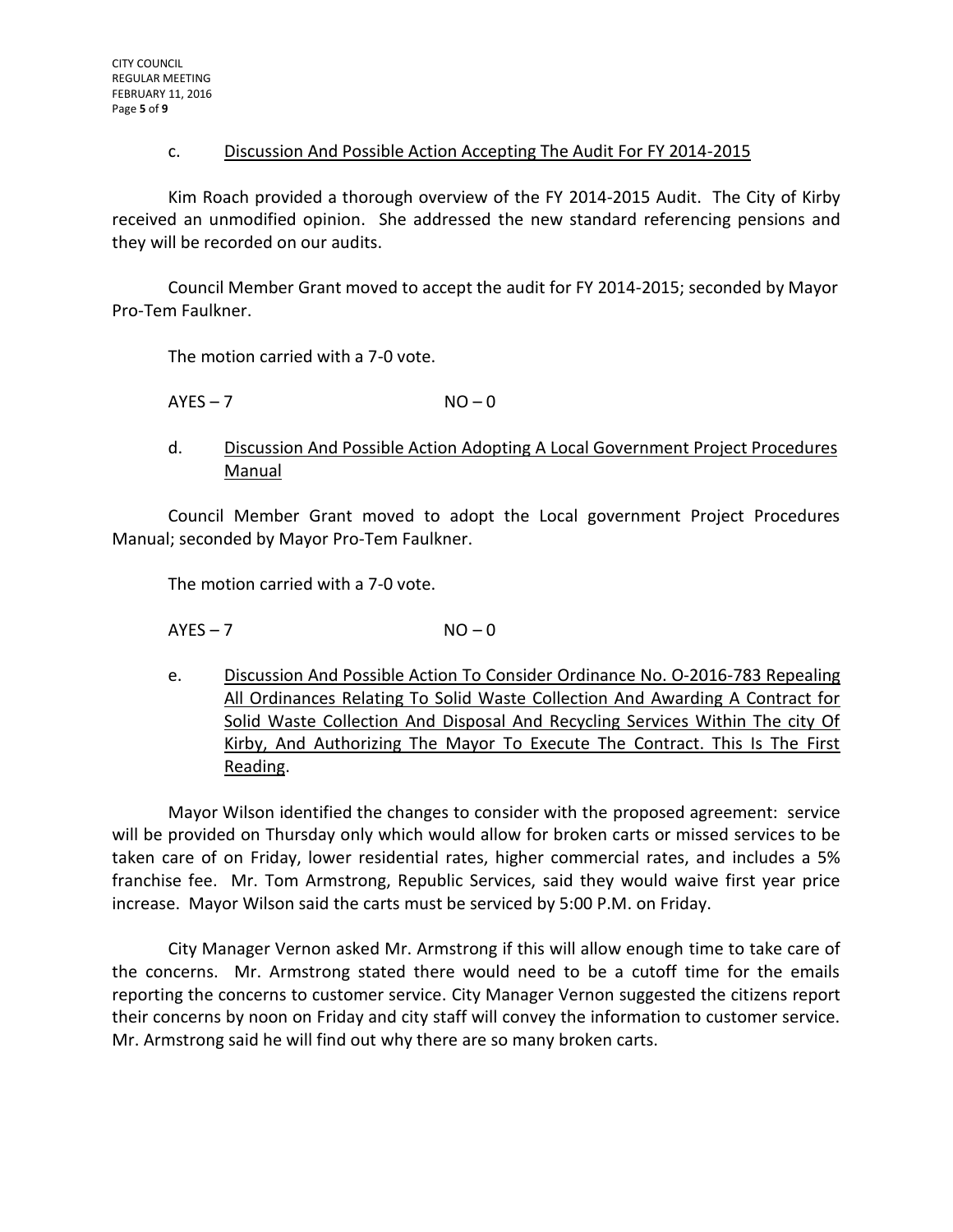Council Member Grant moved to approve Ordinance No. O-2016-783 repealing all ordinances relating to solid waste collection and awarding a contract for solid waste collection and disposal and recycling services within the City of Kirby, and authorizing the mayor to execute the contract; seconded by Council Member Lehman.

The motion carried with a 7-0 vote.

 $AYES - 7$   $NO - 0$ 

f. Discussion And Possible Action To Consider Resolution No. R-2016-668 Authorizing The City Manager To Submit An Application For Funding From The PY 2016 Allocation Of Bexar County's Community Development Block Grant (CDBG) Program

City Manager Vernon informed Council a map was provided identifying approved locations and asked for direction on which street they want to place on the application. The resolution will be presented at the next meeting. Accurate numbers for funding are required. Autumn Lane is not in the area for funding, but Fred Haise is.

Council Member Grant moved to approve Fred Haise for the PY 2016 allocation of Bexar County's Community Development Block Grant (CDBG) program; seconded by Mayor Pro-Tem Faulkner.

The motion carried with a 7-0 vote.

 $AYES - 7$   $NO - 0$ 

g. Discussion And Possible Action Regarding A Municipal Pool Plan for 2016

City Manager Vernon informed Council she has received one pool manager application. We will continue advertising for the pool manager and lifeguard positions.

After discussing the qualifications, Council Member Grant moved to bring this item back with a new job description; seconded by Mayor Pro-Tem Faulkner.

The motion carried with a 7-0 vote.

 $AYES - 7$   $NO - 0$ 

h. Discussion And Possible Action To Approve Adopt-A-Spot Program Guidelines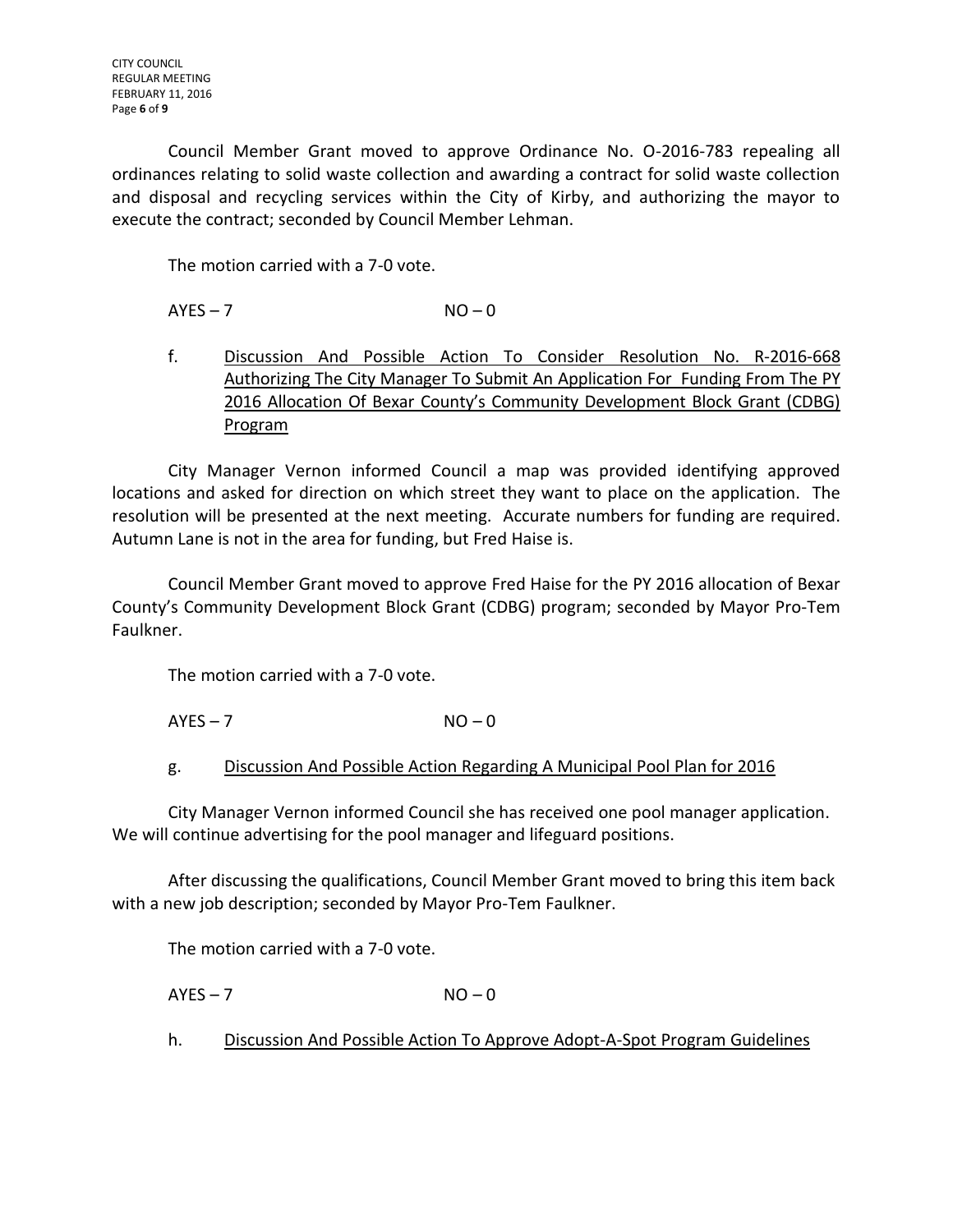Mayor Pro-Tem Faulkner stated there's a lot of information available and a template could be created. She suggested continue developing the new guidelines and researching more information.

Mayor Pro-Tem Faulkner moved to table this item; seconded by Council Member Wilson.

The motion carried with a 7-0 vote. (hands raised)

 $AYES - 7$   $NO - 0$ 

### i. Discussion And Possible Action To Consider The Vigilant Warrant Reader Program

Mayor Wilson stated the city attorney has the agreement and suggested this item be tabled to the next meeting. Council Member Grant moved to table this item to the next meeting; seconded by Mayor Pro-Tem Faulkner.

The motion carried with a 7-0 vote.

 $AYES - 7$   $NO - 0$ 

#### **9. Council Updates:**

- a. Planning & Zoning
- b. Buildings & Standards
- c. Crime Control
- d. Beautification & Recycling
- e. Parks & Recreation
- f. Economic Development
- g. Ordinance Review

a. Planning & Zoning – Council Member Romens said the Planning and Zoning Commission has recommendations for the Zoning Ordinance. They discussed carports, screening, and considered community mailboxes. He asked Council if there were any items they would like for the Planning and Zoning Commission to consider. Mayor Wilson said carports must be attached to the house. Council Member Romens said the Commission also addressed parking on public streets with non-residential vehicles, etc. We will need to provide a place for them to park these vehicles.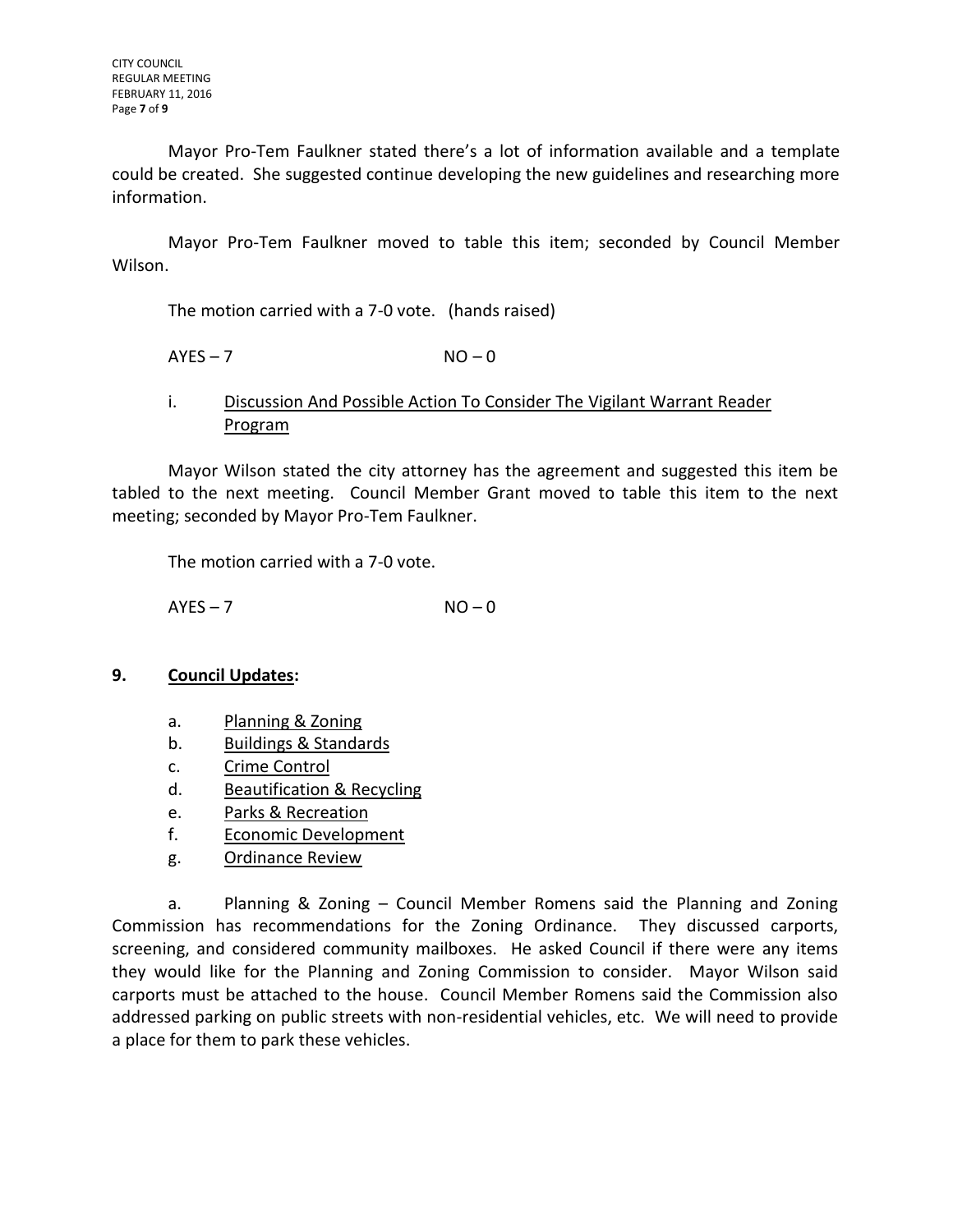b. Building & Standards – Council Member Lehman said the city attorney addressed roles and procedures at their meeting.

c. Crime Control – Mayor Wilson assigned Council Member Pierce to Crime Control.

d. Beautification & Recycling – Council Member Wilson said February 13 and March 19 are clean up dates.

e. Parks & Recreation – Council Member Grant said the Committee had a good meeting tonight. They discussed the Easter Egg Hunt, 4<sup>th</sup> of July carnival, and HOBO Fest.

f. Economic Development – Mayor Wilson said the City will move forward with the boundary adjustment, brand the City, and create a map with all property and property cost available and place the information on the website. Council Member Lehman said he has talked to businesses about coming to Kirby. Their first question is can you show us a building we can move into. We have to find a developer, someone willing to build in Kirby.

g. Ordinance Review – Mayor Pro-Tem Faulkner said they discussed food handler and peddler permits. They will finish discussions on food handler and peddlers, and alcohol.

# **10. Requests and Announcements**

# a. Requests By Mayor And Council Members For Items To Be Placed On Future City Council Agendas And Announcements On City Events/Community Interests

Council Member Lehman – Senior Center spaghetti dinner is tomorrow. He asked that the volume for the sound system be increased for those in the audience to be able to hear the Council or committee member speaking from the dais.

Council Member Romens – Happy Valentine's Day.

Mayor Pro-Tem Faulkner – Inquired about the City's plans for the property acquired on Binz Engleman, an update for employee of the month, and adopt a spot.

Mayor Wilson – The street sweeper has arrived and training begins on Friday with TYMCO. The Spartans should come before Council to discuss their use of the softball field. More signs are needed for the road closure from Edalyn to Seguin Road. He suggested placing a sign in front of the church. He requested cost estimates for towers, etc. and we need a representative from the postal service to provide information about community mailboxes. The Planning and Zoning Commission and Economic Development Committee should look at